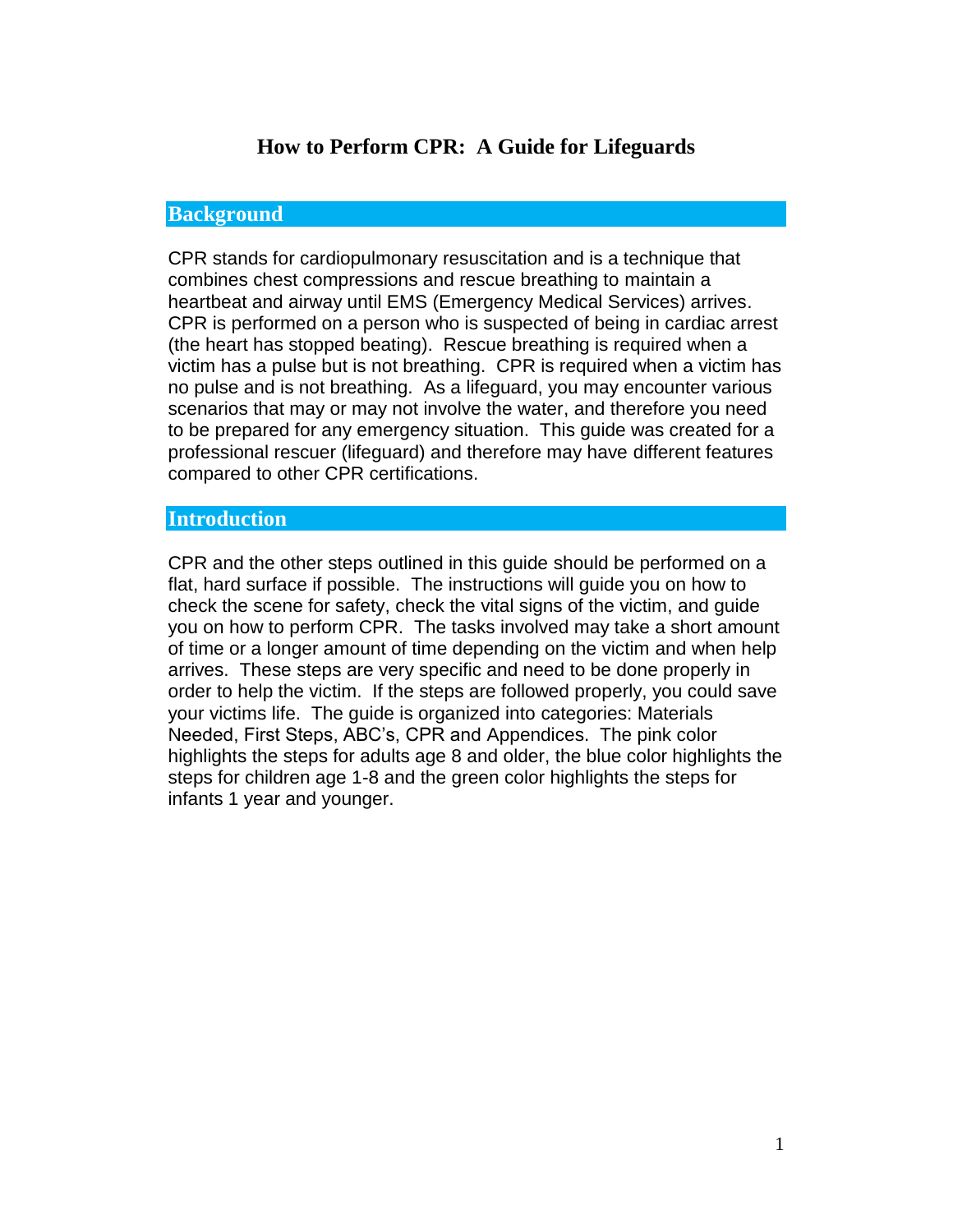#### **Materials Needed**

There are no specific materials required to perform CPR except you, the lifeguard, and the victim. Although, it would be helpful to have the following:

- **A phone** to dial 911
- **A CPR mask** a precautionary item for you and the instructions for its use are not discussed in this guide
- **Another person** to assist you with delivering breaths to the victim since you will tire quickly if one person is performing CPR – instructions for two-person CPR are not discussed in this guide

#### **First Steps**

- 1) Survey the scene make sure the scene is safe for you and your victim (make sure there are no dangerous threats in the area such as a fire, tornado, wires etc)
- 2) Check for unresponsiveness
	- a. Adults age 8 and older and children age 1-8: Tap the victim on the shoulder and loudly ask "ARE YOU OKAY?"
	- b. Infants 1 year and younger: Pinch or tickle the infant DO NOT SHAKE THEM
- 3) If there is no response or if you suspect an emergency, call 911 or tell a specific person to go call 911 and come back
- 4) Gently roll the victim onto their back while supporting their head
- 5) Begin ABC's (detailed in the next section)
	- $A = Airway$
	- $B = B$ reathing
	- $C =$  Circulation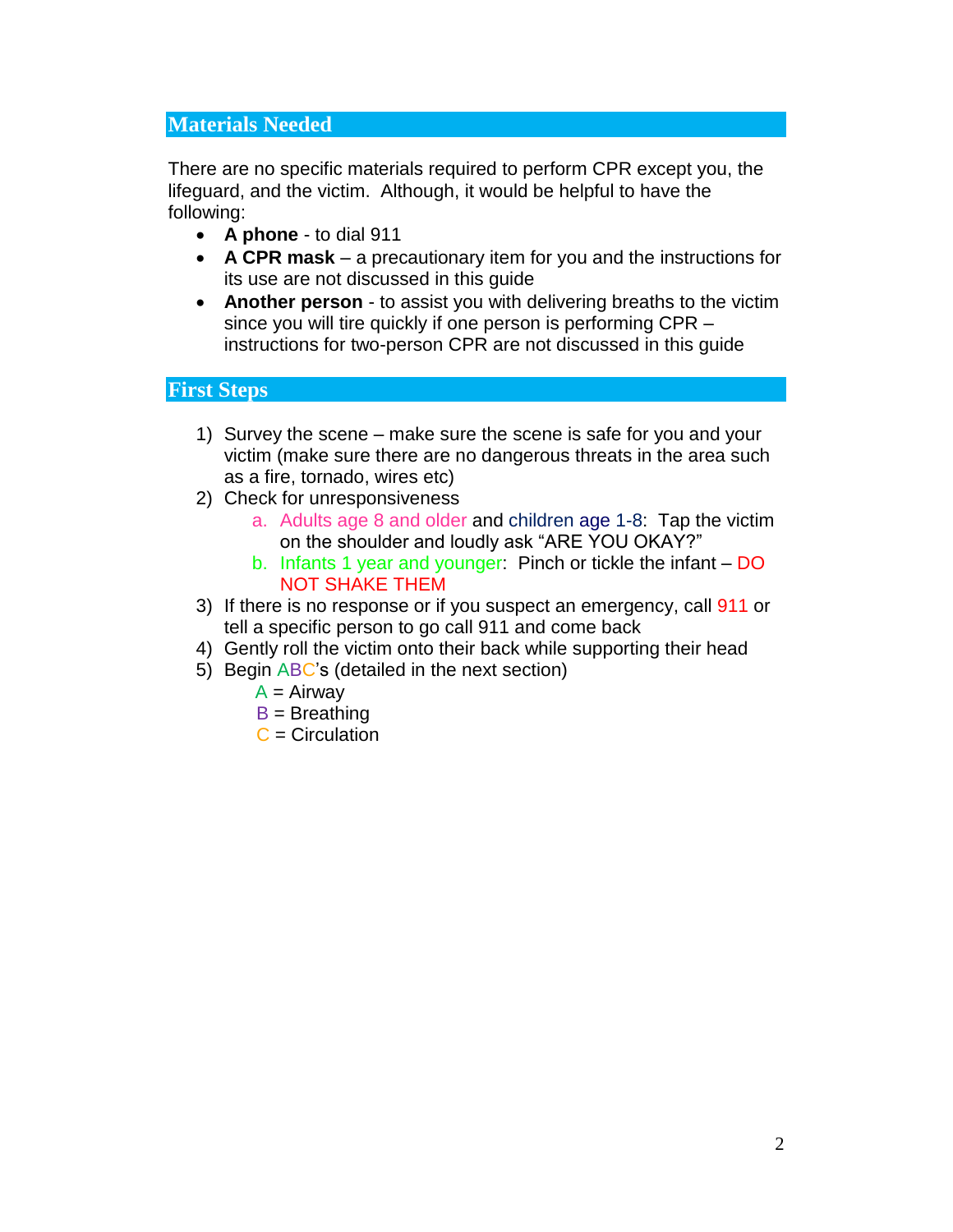# **ABC's**

## **A – Open the Airway**

1) Tilt the victim's head by placing one hand on the victim's forehead and two fingers on the bony part of the chin (see Fig.1)



DO NOT TILT THE HEAD IF YOU SUSPECT A SPINAL INJURY



Fig. 2 – Checking for breathing (Picture from [How Stuff Works\)](http://static.howstuffworks.com/gif/abc-5.jpg)

# **B – Check for Breathing**

- 1) Look at the victim's chest to see if it is rising and falling
- 2) Listen and feel for air coming out of the victim's mouth by putting your cheek next to their mouth (see Fig. 2)
- 3) Check for 10 seconds
- 4) If the victim is not breathing deliver rescue breaths:
	- a. Adults age 8 and older and children age 1-8
		- i. Pinch the nostrils closed and give 2 slow, continuous breaths (see Fig. 3)
		- ii. Make sure you keep the head tilted
		- b. Infants 1 year and younger
			- i. Seal your mouth around the infant's nose and mouth and give 2 small breaths (See Fig. 4)
			- ii. Make sure you keep the head tilted
- 5) If the breaths do not go into the victim, follow the Airway Obstruction Procedures (located in the appendix at the end of this guide)
- 6) If the breaths go into the victim, proceed to part C

# **C – Check for Signs of Circulation**

#### 1) Adults age 8 and older and children age 1-8

- a. Check for a pulse using the carotid artery (the artery on either side of the neck, a little below the chin) – slide your fingers from the center of the neck into the groove on the side of the neck closest to you (see Fig. 5)
- b. Check for a pulse for 10 seconds
- c. Make sure you keep the airway open while checking for a pulse

#### 2) Infants 1 year and younger

- a. Check for a pulse using the brachial artery (the artery on the inside of the upper arm) – use two fingers and check for a pulse on the inside of the upper arm right below the armpit (see Fig. 6)
- b. Check for a pulse for 10 seconds
- c. Make sure you keep the airway open while checking for a pulse



Fig. 1 - Opening the airway (Picture from [EmcareTraining\)](http://www.emcare-training.com/members/1515353/uploaded/Airway.jpg)



Fig. 3 – Delivering rescue breaths to adults and children (Picture from [UWHealth\)](http://apps.uwhealth.org/adam/graphics/images/en/18159.jpg)



Fig. 5 – Checking for a pulse on adults and children (Picture from [First Aid\)](http://images.google.com/imgres?imgurl=http://www.the-office.com/Fig3X5.gif&imgrefurl=http://www.the-office.com/cpr.htm&usg=__EJ0pcgmVu2r2b4CNaYDJbDZUxms=&h=186&w=267&sz=6&hl=en&start=19&um=1&tbnid=cCMeTD_Bx5aXOM:&tbnh=79&tbnw=113&prev=/images%3Fq%3DCPR%2B)

Fig. 4 – Delivering rescue breaths to infants (Picture from [Medline](http://images.google.com/imgres?imgurl=http://www.nlm.nih.gov/medlineplus/ency/images/ency/fullsize/19669.jpg&imgrefurl=http://www.nlm.nih.gov/medlineplus/ency/presentations/100216_2.htm&usg=__Y7pkxjCQhN6B15lb7TE-5bhws-U=&h=320&w=400&sz=17&hl=en&start=3&um)  [Plus\)](http://images.google.com/imgres?imgurl=http://www.nlm.nih.gov/medlineplus/ency/images/ency/fullsize/19669.jpg&imgrefurl=http://www.nlm.nih.gov/medlineplus/ency/presentations/100216_2.htm&usg=__Y7pkxjCQhN6B15lb7TE-5bhws-U=&h=320&w=400&sz=17&hl=en&start=3&um)



Fig. 6 – Checking for a pulse on infants (Picture from [FotoSearch\)](http://images.google.com/imgres?imgurl=http://www.fotosearch.com/bthumb/LIF/LIF141/NU304001.jpg&imgrefurl=http://www.fotosearch.com/clip-art/pulse.html&usg=__VpUOuabVWmHzFq-KOeY8FDrpoH8=&h=152&w=170&sz=7&hl=en&start=22&um=1&tbnid=ERnGfI3kxsmdSM:&tbnh=89&tb)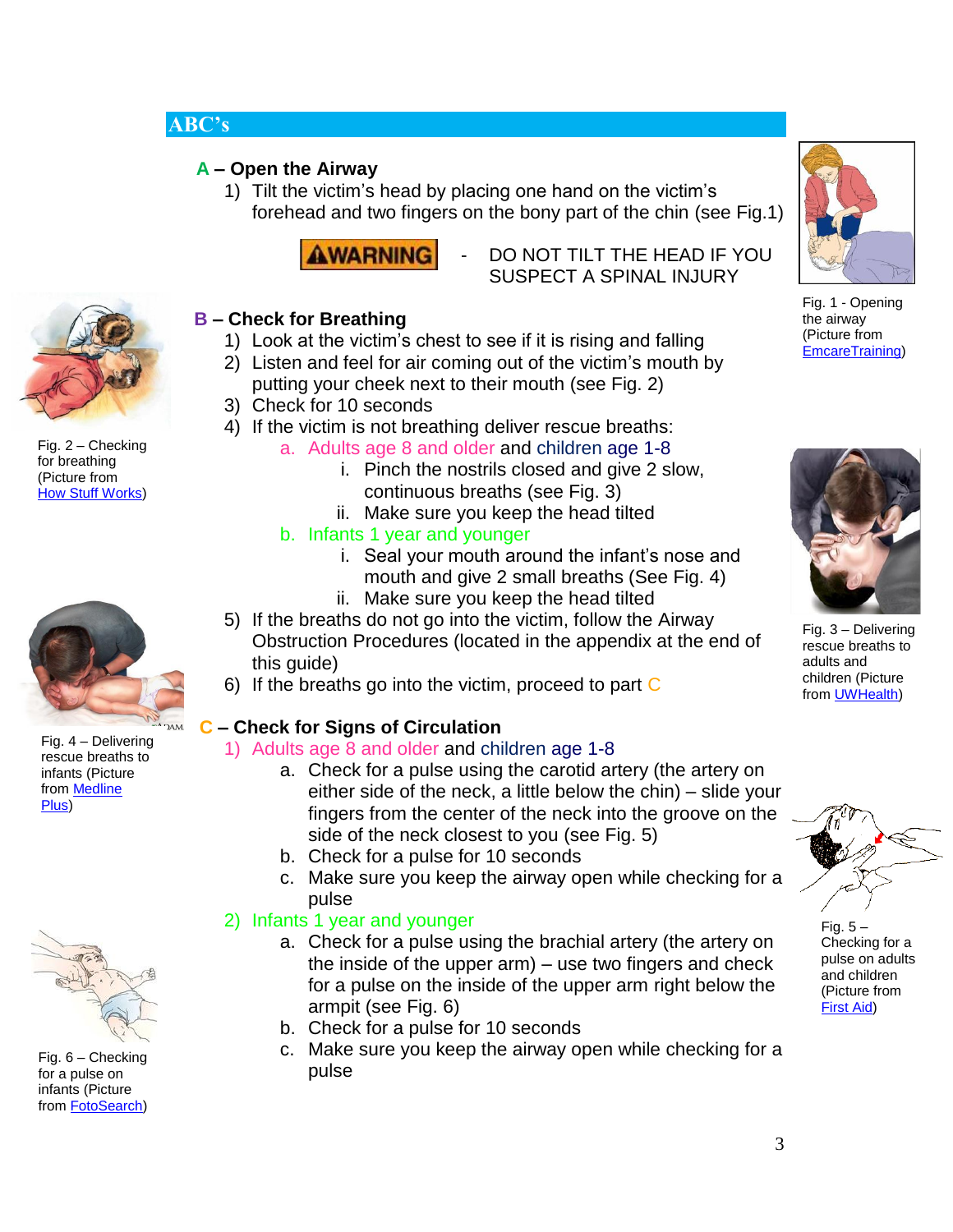- 3) If there is a pulse but the victim is not breathing, you should perform Rescue Breathing (located in the appendix at the end of this guide)
- 4) If no pulse can be found, start CPR

## **CPR**

#### Adults age 8 and older

1) Kneel on one side of the victim and place the heel of your hand on the breastbone at the nipple line (make sure the heel of your hand is in the groove of the breastbone)



- AVOID PLACING YOUR HANDS TOO LOW ON THE STERNUM (CENTER BOTTOM OF RIB CAGE) AS THIS CAN CAUSE DEATH

- 2) Place the other hand on top and lock your fingers together (making sure your arms are perpendicular to the victim – see Fig. 7)
- 3) Press straight down onto the victim about 1.5 to 2 inches 30 times
- 4) Tilt the head back and give 2 breaths
- 5) Make sure you are giving chest compressions at about 100 compressions per minute
- 6) Repeat until the victim regains consciousness/has a pulse (recheck ABC's every 3 cycles of CPR to determine this) or until help arrives

#### Children age 1-8

- 1) Kneel on one side of the victim and place the heel of your hand on the breastbone at the nipple line (make sure the heel of your hand is in the groove of the breastbone)
- 2) Place the other hand on the victim's forehead (see Fig. 8)
- 3) Press straight down onto the victim about 1/3 to 1/2 (about 1 to 1.5 inches) the depth of the chest 30 times
- 4) Tilt the head back and give 2 breaths
- 5) Make sure you are giving chest compressions at about 100 compressions per minute
- 6) Repeat until the victim regains consciousness/has a pulse (recheck ABC's every 5 cycles of CPR to determine this) or until help arrives



Fig. 8 – Proper CPR position for a child (Picture from the [Children's Hospital](http://images.google.com/imgres?imgurl=http://www.chw.edu.au/parents/factsheets/imgs/cpr_006.jpg&imgrefurl=http://www.chw.edu.au/parents/factsheets/children_over_12t.htm&usg=__tJeKD3oSrWtmOqqa27Ppu6M9QuU=&h=186&w=336&sz=66&hl=en&start=43&um=1&tbnid=7Wqj0aF)  [at Westmead\)](http://images.google.com/imgres?imgurl=http://www.chw.edu.au/parents/factsheets/imgs/cpr_006.jpg&imgrefurl=http://www.chw.edu.au/parents/factsheets/children_over_12t.htm&usg=__tJeKD3oSrWtmOqqa27Ppu6M9QuU=&h=186&w=336&sz=66&hl=en&start=43&um=1&tbnid=7Wqj0aF)



Fig. 7 – Proper CPR position for an adult (Picture from [Singapore](http://images.google.com/imgres?imgurl=http://internet-stg.scdf.gov.sg/images/community_volunteer/learncd/firstaid/cardio%2520pulmonary%2520resuscitation/stop_compressions.jpg&imgrefurl=http://internet-stg.scdf.gov.sg/Community_and_CD_Volunteers/Learn_Civi)  [Civil Defense](http://images.google.com/imgres?imgurl=http://internet-stg.scdf.gov.sg/images/community_volunteer/learncd/firstaid/cardio%2520pulmonary%2520resuscitation/stop_compressions.jpg&imgrefurl=http://internet-stg.scdf.gov.sg/Community_and_CD_Volunteers/Learn_Civi)  [Force\)](http://images.google.com/imgres?imgurl=http://internet-stg.scdf.gov.sg/images/community_volunteer/learncd/firstaid/cardio%2520pulmonary%2520resuscitation/stop_compressions.jpg&imgrefurl=http://internet-stg.scdf.gov.sg/Community_and_CD_Volunteers/Learn_Civi)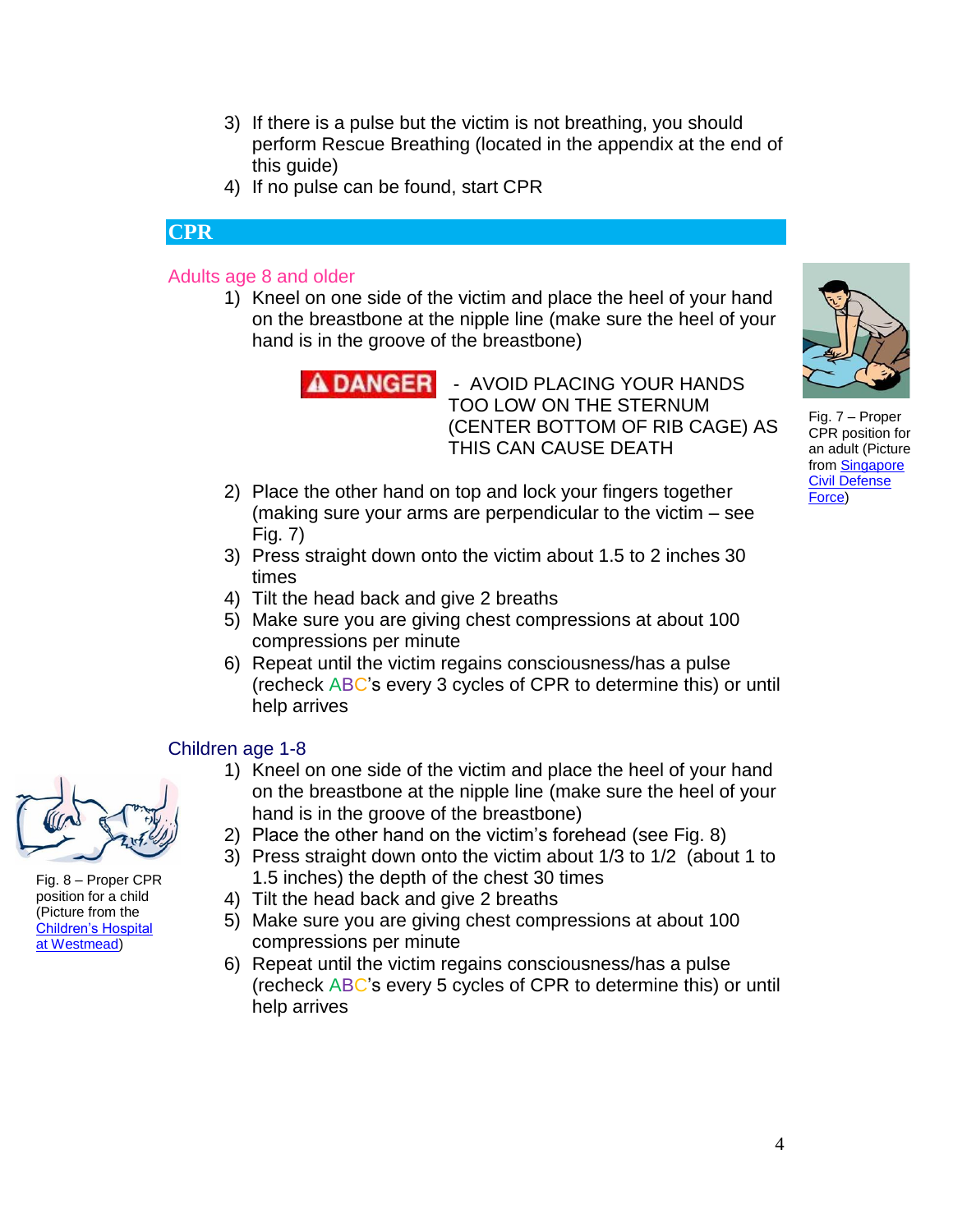#### Infants 1 year and younger

- 1) Bring the infant to a place that is easiest for you to perform CPR (such as a table or desk to bring the infant to a comfortable and appropriate height)
- 2) Place two fingers on the breastbone slightly below the nipple line
- 3) Place the other hand on the victim's forehead (see Fig. 9)
- 4) Press straight down onto the victim 1/3 to 1/2 (about .5 to 1 inch) the depth of the chest 30 times
- 5) Tilt the head back and give 2 small breaths
- 6) Make sure you are giving chest compressions at about 100 compressions per minute
- 7) Repeat until the victim regains consciousness/has a pulse (recheck ABC's every 5 cycles of CPR to determine this) or until help arrives

## **Appendices**

#### **Appendix 1: Airway Obstruction**

When you check for breathing (the victim is not breathing) and you deliver rescue breaths that DO NOT go in, you should do the following:

#### Adults age 8 and older

- 1) Look to see if an object is in the victim's mouth, if so remove the object, if no object, proceed to steps below
- 2) Place the heel of your hand on the breastbone at the nipple line (make sure the heel of your hand is in the groove of the breastbone)
- 3) Place the other hand on top and lock your fingers together making sure your arms are perpendicular to the victim
- 4) Press straight down onto the victim about 1.5 to 2 inches 30 times
- 5) Look to see if there is an object inside the victim's mouth
- 6) If there is an object, remove it
- 7) Give 2 breaths, if breaths did not go in, re-tilt the head and try giving 2 breaths again
- 8) If breaths did not go in, repeat the steps

#### Children age 1-8

- 1) Look to see if an object is in the victim's mouth, if so remove the object, if no object, proceed to steps below
- 2) Place the heel of your hand on the breastbone at the nipple line (make sure the heel of your hand is in the groove of the breastbone)
- 3) Place the other hand on the victim's forehead



Fig. 9 – Proper CPR position for an infant (Picture from [UWHealth\)](http://images.google.com/imgres?imgurl=http://apps.uwhealth.org/health/adam/graphics/images/en/19670.jpg&imgrefurl=http://apps.uwhealth.org/health/adam/sp/13/100216.htm&usg=__P2q82O_8GOLGikKTYJv12nlVtV4=&h=320&w=400&sz=19&hl=en&start=1&um=1&tbnid=Bny4oCsJj)